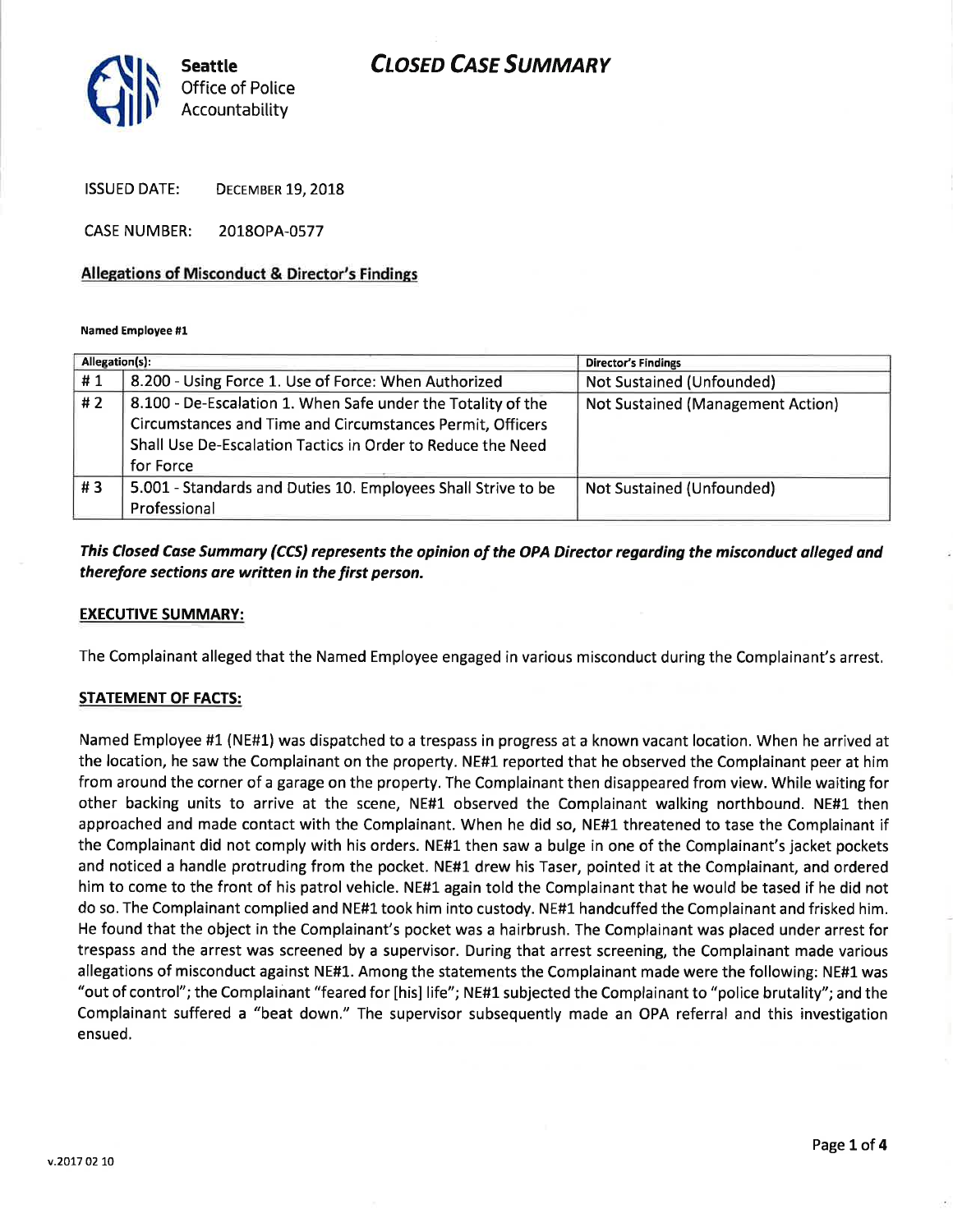

OPA CASE NUMBER: 2018OPA-0577

### ANALYSIS AND CONCLUSIONS:

Seattle

Office of Police Accountability

Slr

## Named Employee #1 - Allegation #1 8.200 - Using Force 1. Use of Force: When Authorized

The Complainant alleged that NE#1 subjected him to excessive force

SPD Policy 8.200(1) requires that force used by officers be reasonable, necessary and proportional. Whether force is reasonable depends "on the totality of the circumstances" known to the officers at the time of the force and must be balanced against "the rights of the subject, in light of the circumstances surrounding the event." (SPD Policy 8.200(1).) The policy lists a number of factors that should be weighed when evaluating reasonableness. (See id.) Force is necessary where "no reasonably effective alternative appears to exist, and only then to the degree which is reasonable to effect a lawful purpose." (Id.) Lastly, the force used must be proportional to the threat posed to the officer. (Id.)

NE#L's interaction with the Complainant, as well as the force he used, were captured by NE#l's Body Worn Video (BWV). The BWV clearly establishes that the force used by NE#1 was de minimis and, in no way, excessive. lndeed, NE#1 used no force other than that needed to control the Complainant's person and to handcuff him. This force was reasonable, necessary, and proportional, and, as such, was consistent with policy.

<sup>I</sup>find no evidence supporting the Complainant's allegations and, for these reasons, I recommend that this be Not Sustained - Unfounded.

Recommended Finding: Not Sustained (Unfounded)

## Named Employee #1 - Allegation #2

8.100 - De-Escalation 1. When Safe under the Totality of the Circumstances and Time and Circumstances Permit, Officers Shall Use De-Escalation Tactics in Order to Reduce the Need for Force

It was further alleged that NE#1 may have failed to de-escalate prior to using force.

"De-escalation tactics and techniques are actions used by officers, when safe and without compromising law enforcement priorities, that seek to minimize the likelihood of the need to use force during an incident and increase the likelihood of voluntary compliance." (SPD Policy 8.100-POL-1.)

The policy further instructs that: "When safe and feasible under the totality of circumstances, officers shall attempt to slow down or stabilize the situation so that more time, options and resources are available for incident resolution." (ld.) Officers are also required, "when time and circumstances permit," to "consider whether a subject's lack of compliance is a deliberate attempt to resist or an inability to comply based on factors" such as "mental impairment...drug interaction...[and/or] behavioral crisis." (Id.) These mental and behavioral factors should be balanced by the officer against the facts of the incident "when deciding which tactical options are the most appropriate to bring the situation to a safe resolution." (Id.)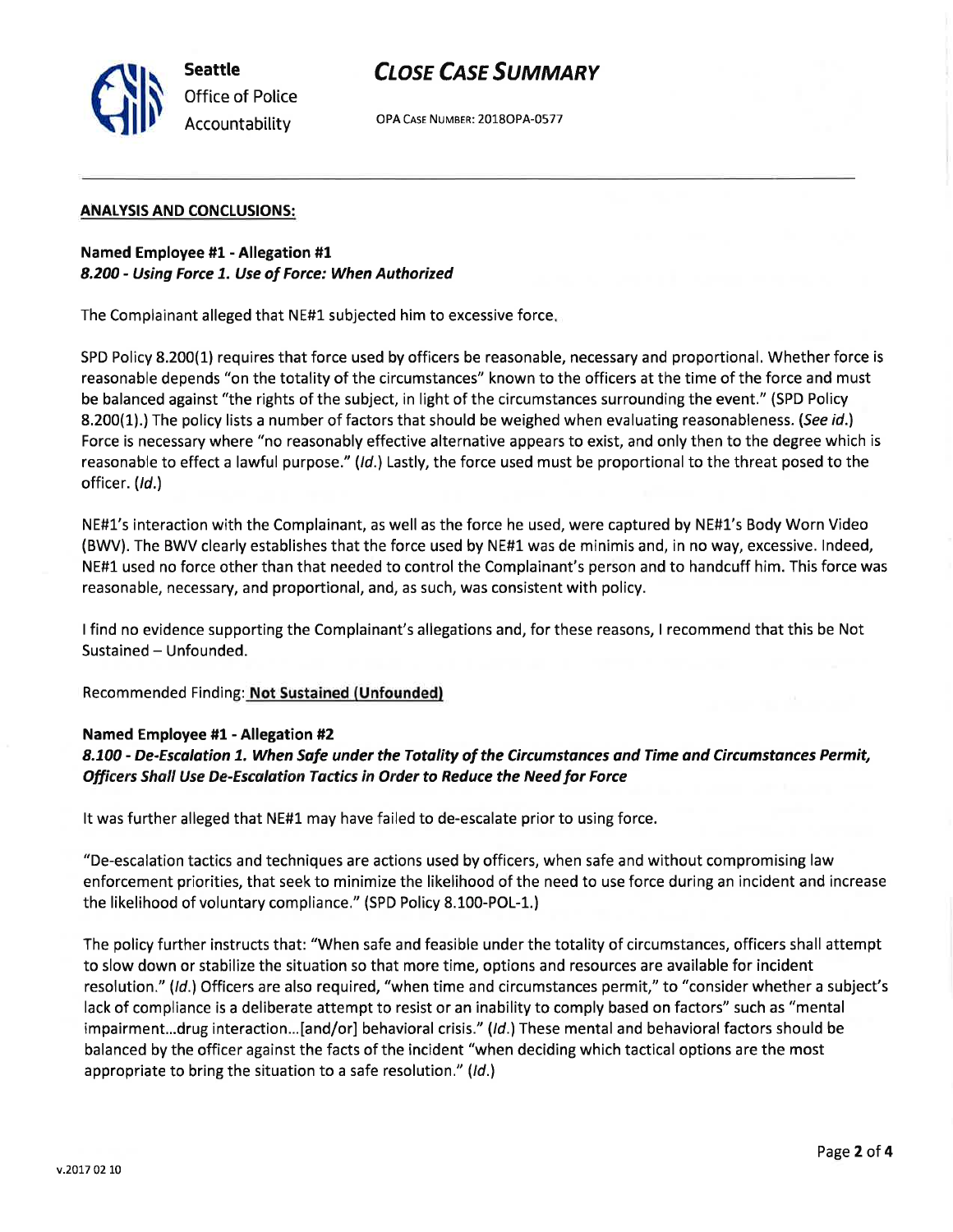

# **CLOSE CASE SUMMARY**

OPA CAsE NUMBER: 2OLSOPA-O577

The policy gives several examples of de-escalation, which include: mitigating the immediacy of the threat to give officers time to use extra resources and to call more officers or specialty units; and increasing the number of officers on scene to thus increase the ability to use less force. (Id.) Other examples of de-escalation include, but are not limited to:

- o Placing barriers between an uncooperative subject and officers;
- Containing the threat;
- Decreasing exposure to the potential threat by using distance, cover and concealment;
- o Avoidance of physical confrontation unless immediately necessary to protect someone or stop dangerous behavior;
- o Using verbal techniques, such as "Listen and Explain with Equity and Dignity" (LEED) to calm an agitated subject and promote rational decision making;
- Calling extra resources, including CIT officers and officers equipped with less-lethal tools; and
- o Using "any other tactics and approaches that attempt to achieve law enforcement objectives by gaining the compliance of the subject.

(/d.) De-escalation is inarguably a crucial component of the Department's obligations under the Consent Decree; however, it is not purposed to act as an absolute bar to enforcing the law when necessary. That being said, where officers fail to fully de-escalate and instead act in a manner that increases the need for force and the level of force used, such conduct is inconsistent with the Department's policy and expectations.

When he first exited his patrol vehicle, NE#1 stated that following to the Complainant: "Come here bro. Come here. lf you walk away, you're going to get tased. You're going to get tased." The Complainant, who was walking away from NE#1 at the time, turned around and faced NE#1. NE#1 stated: "Come over here man. Get your hands out of your pockets." NE#1 continued to give the Complainant directions and again told him that he was going to get tased if he did not comply. At this point, NE#1 referenced the fact that he noticed an object in the Complainant's pocket. The Complainant complied and walked over to the patrol vehicle. NE#1 was then able to take the Complainant into custody without incident.

At his OPA interview, NE#1 provided three main explanations for the threat to tase the Complainant. First, he stated that it was an advance Taser warning that he issued consistent with SPD Policy 8.300-POL-3(6). Second, in response to follow-up questions asked by his Guild representative, NE#1 contended that the threat to tase the Complainant was a ruse. Third, and most significant for the purposes of this DCM, he stated that the threat of force was a form of de-escalation.

I note at the outset that this allegation was not classified for investigation because OPA believed that NE#1 violated the Department's de-escalation policy. lndeed, I do not find that NE#1 failed to de-escalate this matter. My focus here is, instead, on the threat to tase and on the question of whether such a threat is a proper de-escalation tactic. This is especially the case where, as NE#1 acknowledged in this case, the force threatened would have been excessive had it been used. This is not the first case in which the question has arisen and there appears to be a clear need for clarification on this issue.

OPA does not question that a threat of force can be a valuable and effective law enforcement tactic; however, OPA does not believe that such a threat constitutes de-escalation. lnstead, it is a means of escalating an incident in order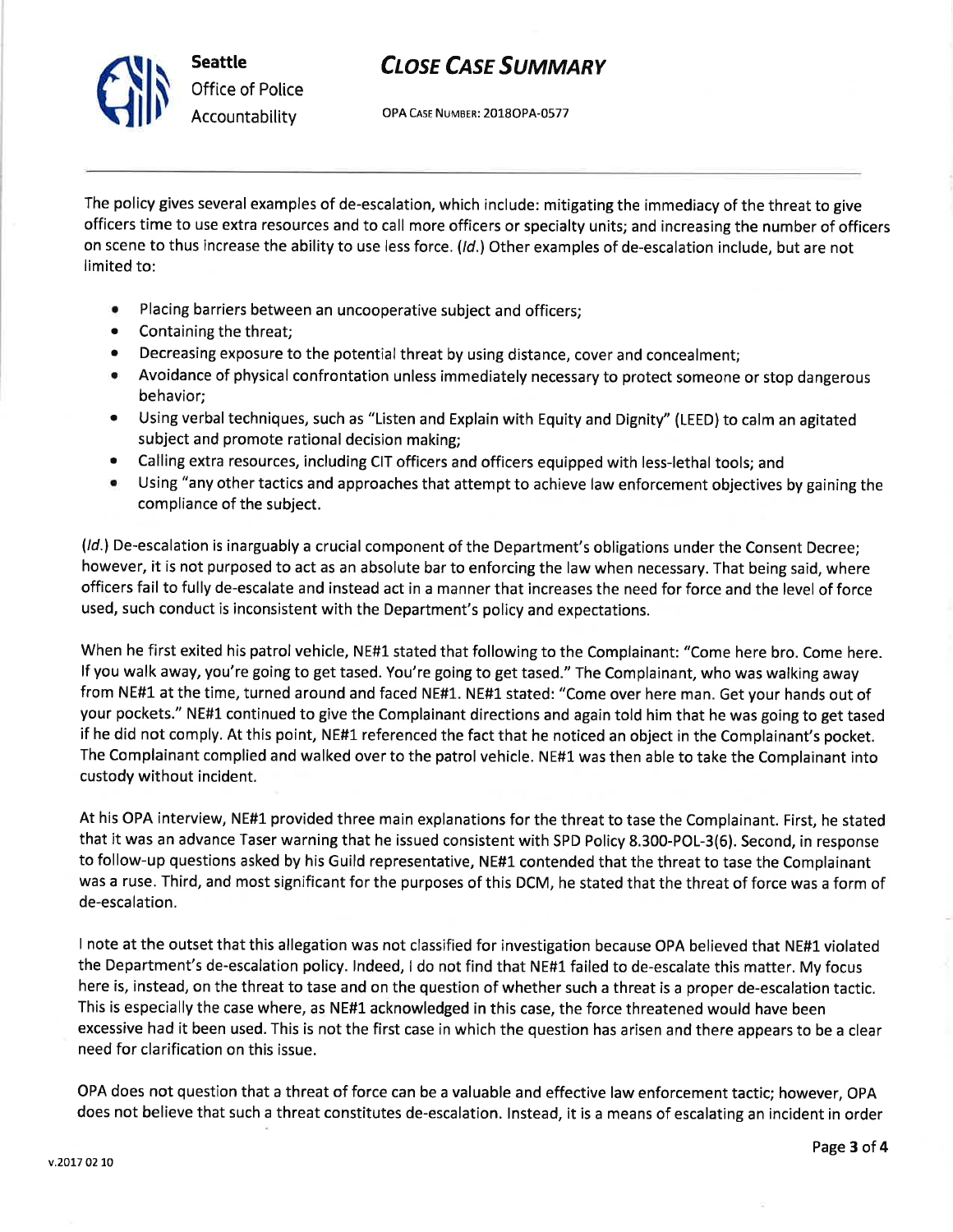



OPA CASE NUMBER: 2018OPA-0577

to frighten or intimidate a subject into compliance. ln reaching this conclusion, OPA acknowledges that such threats can, if they work, reduce or eliminate the need for force. That being said, threats run contrary to a number of the de-escalation tools called out in the policy, including, most notably: "Using verbal techniques, such as Listen and Explain with Equity and Dignity (LEED) Training, to calm an agitated subject and promote rational decision making." Threats cannot be said to calm an agitated subject, nor can they be found consistent with the principles of LEED. Moreover, a threat of harm or force can serve to amplify a subject and to make it more likely that force will be used,

Ultimately, OPA does not seek to preclude officers from using such threats when appropriate and necessary. OPA does, however, recommend that the Department modify SPD Policy 8.100 to be clear that threats of force - and particularly threats force that would be otherwise excessive - does not constitute de-escalation. OPA notes that the most recent version of this policy expressly allows for such threats and categorizes them as a de-escalation tool. OPA strongly disagrees with this decision and has previously requested that the Department remove that language from the draft policy. For these reasons, OPA issues the below Management Action Recommendation.

Management Action Recommendation: OPA recommends that the Department revise the language of SPD Policy 8.100 to make clear that threats, including threats of force, do not constitute a de-escalation tactic. a

# Recommended Finding: Not Sustained (Management Action)

# Named Employee #1 - Allegation #3 5.007 - standards ond Duties 70. Employees Shall Strive to be Professional

The Complainant alleged that NE#1 engaged in unprofessional behavior. Specifically, the Complainant contended that NE#1's behavior was "out of control" and that NE#1 scared him and made him fear for his life.

SPD Policy 5.001-POL-9 requires that SPD employees "strive to be professional at all times." The policy further instructs that "employees may not engage in behavior that undermines public trust in the Department, the officer, or other officers." (SPD Policy 5.001-POL-9.) The policy further states the following: "Any time employees represent the Department or identify themselves as police officers or Department employees, they will not use profanity directed as an insult or any language that is derogatory, contemptuous, or disrespectful toward any person." (ld.)

While I do not doubt that it was frightening for the Complainant when NE#1 pointed a Taser at him, the Complainant had been engaged in criminal activity and NE#1 reasonably believed that the Complainant could be armed. Based on my review of the video evidence, I see nothing supporting the assertion that NE#L was out of control. Moreover, while I call into question whether NE#1's threat to tase the Complainant constituted de-escalation, I do not have difficulty finding that it was not unprofessional.

For the above reasons, I recommend that this allegation be Not Sustained - Unfounded

# Recommended Finding: Not Sustained (Unfounded)